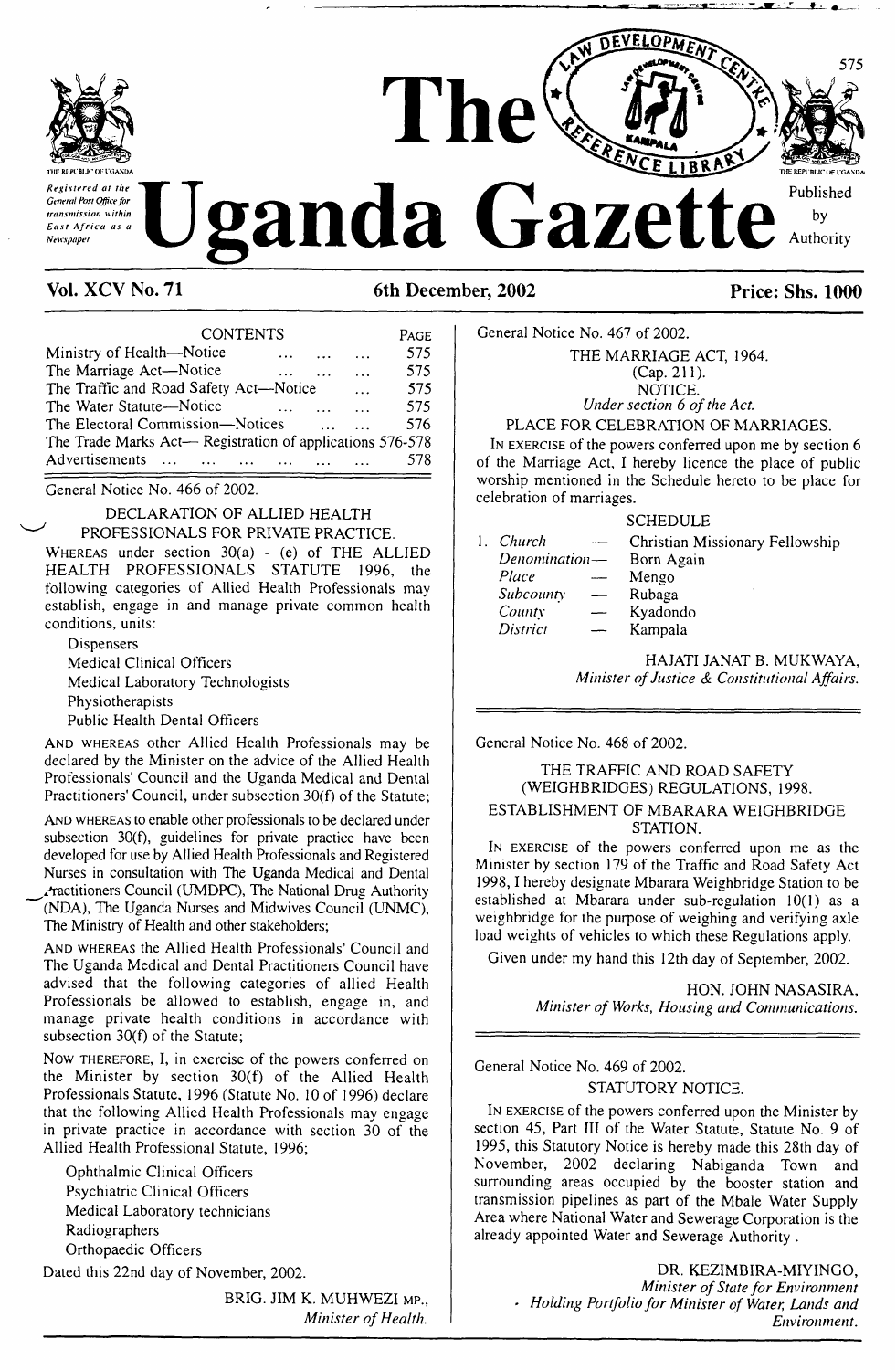| 576                                                                                                                                                                                                                                                                                                                                                                                                                                                                         |                                                                                                                                           |                                                                                                                                                                                                                                                                                                                                                                                                                                                                                                                                                                                                                                                                                                                                                                                                                                                                                                        | [6тн Dесемвек |
|-----------------------------------------------------------------------------------------------------------------------------------------------------------------------------------------------------------------------------------------------------------------------------------------------------------------------------------------------------------------------------------------------------------------------------------------------------------------------------|-------------------------------------------------------------------------------------------------------------------------------------------|--------------------------------------------------------------------------------------------------------------------------------------------------------------------------------------------------------------------------------------------------------------------------------------------------------------------------------------------------------------------------------------------------------------------------------------------------------------------------------------------------------------------------------------------------------------------------------------------------------------------------------------------------------------------------------------------------------------------------------------------------------------------------------------------------------------------------------------------------------------------------------------------------------|---------------|
| General Notice No. 470 of 2002.<br>THE PARLIAMENTARY ELECTIONS ACT, 2001<br>Act No. 8 of 2001<br>Section 29(1) (b).<br>NOTICE *&;.<br>PUBLICATION OF LIST OF NAMES OF NOMINATED<br>CANDIDATES FOR THE PARLIAMENTARY<br>BY-ELECTIONS IN BUKOMANSIMBI COUNTY,<br>MASAKA DISTRICT<br>NOTICE IS HEREBY GIVEN by the Electoral Commission that<br>pursuant to section $29(1)$ (b) of the Parliamentary Elections<br>Act, No. 8 of 2001, the list of nominated candidates for the | THE UGANDA GAZETTE                                                                                                                        | General Notice No. 472 of 2002.<br>THE TRADE MARKS ACT.<br>ali<br>Ali<br>(Cap. 83).<br>NOTICE.<br>NOTICE IS HEREBY GIVEN that any person who has grounds to<br>oppose the registration of any of the marks, advertised herein<br>may within sixty days from the date of this Gazette, lodge a<br>Notice of opposition on Trade Mark Form No, 6 together with a<br>fee of Shs. 4000 in case of National applicants or US\$ 250 in<br>case of Foreign applicants. The period of lodging Notice of<br>opposition may be extended in suitable cases by the Registrar as<br>he thinks fit upon such terms as he may direct. Formal<br>opposition should not be lodged until after reasonable notice has<br>been given by letter to the applicant so that he may have an<br>opportunity to withdraw his application before the expense of<br>opposition proceedings is incurred. Failure to give such notice |               |
| Parliamentary by-election in Bukomansimbi County,<br>Masaka District is hereby published in the Schedule to this<br>Notice.<br>SCHEDULE.                                                                                                                                                                                                                                                                                                                                    |                                                                                                                                           | will be taken into account in considering any application by the<br>opponent for an order for costs if the opposition is uncontested<br>by the applicant. Representations of the marks herein advertised<br>can be inspected at the office of the Registrar of Trade Marks,                                                                                                                                                                                                                                                                                                                                                                                                                                                                                                                                                                                                                            |               |
| Candidate's Names<br>1. Kagimu Kiwanuka Maurice, Bukomansimbi County<br>2. Lubyayi Idd K.<br>3. Makeera Salim                                                                                                                                                                                                                                                                                                                                                               | Constituency<br>Bukomansimbi County<br>Bukomansimbi County                                                                                | Parliamentary Buildings, P.O. Box 7151, Kampala.<br>(21)<br>APPLICATION No. 25279 IN PART "A".<br>Class 32.<br>(52)<br>(54)                                                                                                                                                                                                                                                                                                                                                                                                                                                                                                                                                                                                                                                                                                                                                                            |               |
| Issued at Kampala this 2nd day of December, 2002.                                                                                                                                                                                                                                                                                                                                                                                                                           | ENG. DR. BADRU M. KIGGUNDU,<br>Chairman, Electoral Commission.                                                                            |                                                                                                                                                                                                                                                                                                                                                                                                                                                                                                                                                                                                                                                                                                                                                                                                                                                                                                        |               |
| General Notice No. 471 of 2002.<br>THE PARLIAMENTARY ELECTIONS ACT, 2001.                                                                                                                                                                                                                                                                                                                                                                                                   |                                                                                                                                           | (53)<br>(59)<br>ىزىانوس Pasgianos<br>(64)<br>(57) Nature of goods--Mineral and aerated waters and other<br>non-alcoholic drinks; fruit drinks and fruit juices;                                                                                                                                                                                                                                                                                                                                                                                                                                                                                                                                                                                                                                                                                                                                        |               |
| Act No. 8, of 2001<br>Section 29(1) (b).<br><b>NOTICE</b><br>PUBLICATION OF LIST OF NAMES OF NOMINATED<br>CANDIDATES FOR THE PARLIAMENTARY                                                                                                                                                                                                                                                                                                                                  |                                                                                                                                           | syrups and other preparations for making beverages.<br>(73) Name of applicant-Haggar Holdings Company Limited.<br>(77) Address- P.O. Box 1260, Khartoum-Sudan.<br>(74) C/o M/s. Mugerwa & Masembe Advocates, 3rd Floor, -<br>Diamond Trust Building P.O. Box 7166, Kampala.                                                                                                                                                                                                                                                                                                                                                                                                                                                                                                                                                                                                                            |               |
| BY-ELECTIONS IN KASSANDA COUNTY SOUTH,<br>MUBENDE DISTRICT<br>NOTICE IS HEREBY GIVEN by the Electoral Commission that<br>pursuant to section $29(1)$ (b) of the Parliamentary Elections<br>Act, No. 8 of 2001, the list of nominated candidates for the<br>Parliamentary by-election in Kassanda County South,<br>Mubende District is hereby published in the Schedule to this                                                                                              |                                                                                                                                           | (22) Date of filing application-- 14th October, 2002.<br>APPLICATION NO. 25278 IN PART "A".<br>(21)<br>(52)<br>Class 25.<br>(54)                                                                                                                                                                                                                                                                                                                                                                                                                                                                                                                                                                                                                                                                                                                                                                       |               |
| Notice.<br>SCHEDULE.                                                                                                                                                                                                                                                                                                                                                                                                                                                        |                                                                                                                                           | LARCO <sup>[</sup>                                                                                                                                                                                                                                                                                                                                                                                                                                                                                                                                                                                                                                                                                                                                                                                                                                                                                     |               |
| Candidate's Names<br>1. Kayongo Deogratius<br>2. Lubega Ssempa Bashir<br>3. Lukwago Moses<br>4. Nyombi Thembo<br>5. Sebunya Denis                                                                                                                                                                                                                                                                                                                                           | Constituency<br>Kassanda County South<br>Kassanda County South<br>Kassanda County South<br>Kassanda County South<br>Kassanda County South | (53)<br>(59)<br>(64)<br>(57) Nature of goods—Footwear of all kinds including leather<br>and plastic footwear, canvas (footwear made of<br>cloths), clothing.<br>(73) Name of applicant-Larco Footwear Industries Limited.                                                                                                                                                                                                                                                                                                                                                                                                                                                                                                                                                                                                                                                                              |               |

 $\overline{\phantom{a}}$ 

Issued at Kampala this 2nd day of December, 2002.

स्टब्स्

.,

ENG. DR. BADRU M. KIGGUNDU, *Chairman, Electoral Commission.*

7

Diamond Trust Building P.O. Box 7166, Kampala. "(22) *Date offding application—* 14th October, 2002.

(74) C/o M/s. Mugerwa & Masembe Advocates, 3rd Floor,

 $\frac{1}{\sqrt{2}}$ 

Ξ

(77) *Address—* P.O. Box 1260, Khartoum-Sudan.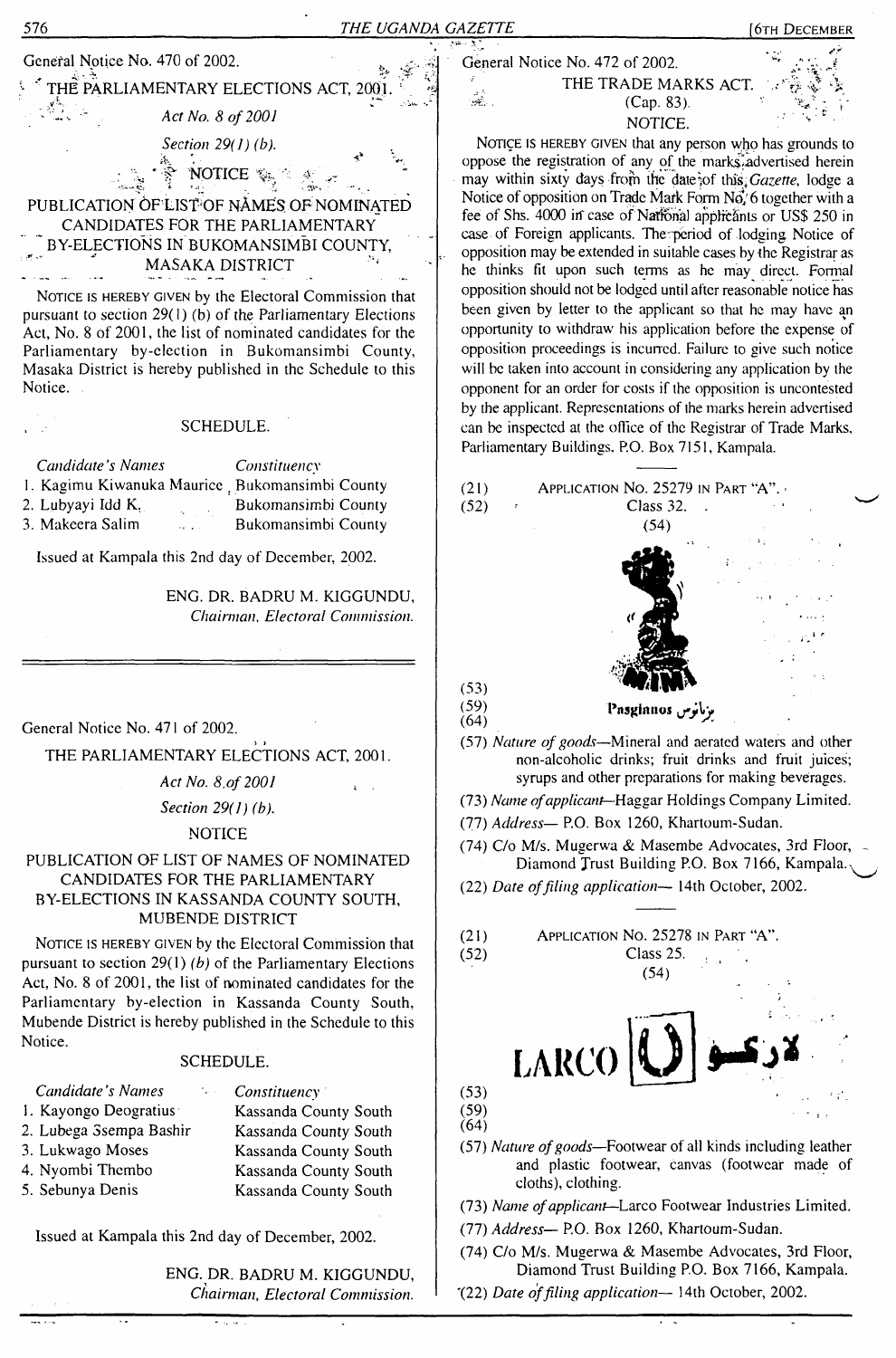



- (74) C/o M/s. Mugerwa & Masembe Advocates, 3rd Floor, Diamond Trust Building P.O. Box 7166, Kampala.
- (22) *Date offiling application—* 21st October, 2002.

### (21) APPLICATION No.,  $25263$  in Part "A".<br>(52) Class 32. Class 32. (54)

# **ALLSOPPS LAGER**

- *((A)Association—*This mark is associated to Tm. No. 6434 "ALLSOPPS PILSNER LAGER in class 32 I.N.O Kenya Breweries Limited. . .
- (57) *Nature ofgoods—*Beers, still or sparkling water (mineral or non mineral) fruit or vegetable juices, fruit or vegetable drinks, lemonades, sodas, ginger beer, sorbet drinks, drink preparations, syrups for drinks, alcohol-free drinks comprising lactic fermenting agents.
- (73) *Name ofapplicant—*East African Breweries Limited.
- (77) *Address—* P.O. Box 30161, Nairobi, Kenya.
- (74) C/o M/s. Mugerwa & Masembe Advocates, 3rd Floor, Diamond Trust Building P.O. Box 7166, Kampala.
- (22) *Date offiling application—* 8th October, 2002.





- (64)Association—This mark is associated to Tm. No. 6434 "ALLSOPPS PILSNER LAGER in class 32 I.N.O Kenya Breweries Limited. . .
- (57) *Nature ofgoods—*Beers, still or sparkling water (mineral or non mineral) fruit or vegetable juices, fruit or vegetable drinks, lemonades, sodas, ginger beer, sorbet drinks, drink preparations, syrups for drinks, alcohol-free drinks comprising lactic fermenting agents.
- (73) *Name ofapplicant—*East African Breweries Limited.
- (77).*Address—* P.O. Box 30161, Nairobi, Kenya.
- (74) C/o M/s. Mugerwa & Masembe Advocates, 3rd Floor, Diamond Trust Building P.O. Box 7166, Kampala.
- (22) *Date offiling application—* <sup>8</sup>th October, 2002.
- (21) APPLICATION No. 25298 IN PART "A".<br>
(52)  $\frac{1}{4} \int_{1}^{6} (54)$ (52) Class 32.

# **IT'S WHAT'S INSIDE THAT COUNTS**

(53) (59)

 $(64)$   $\cdot$